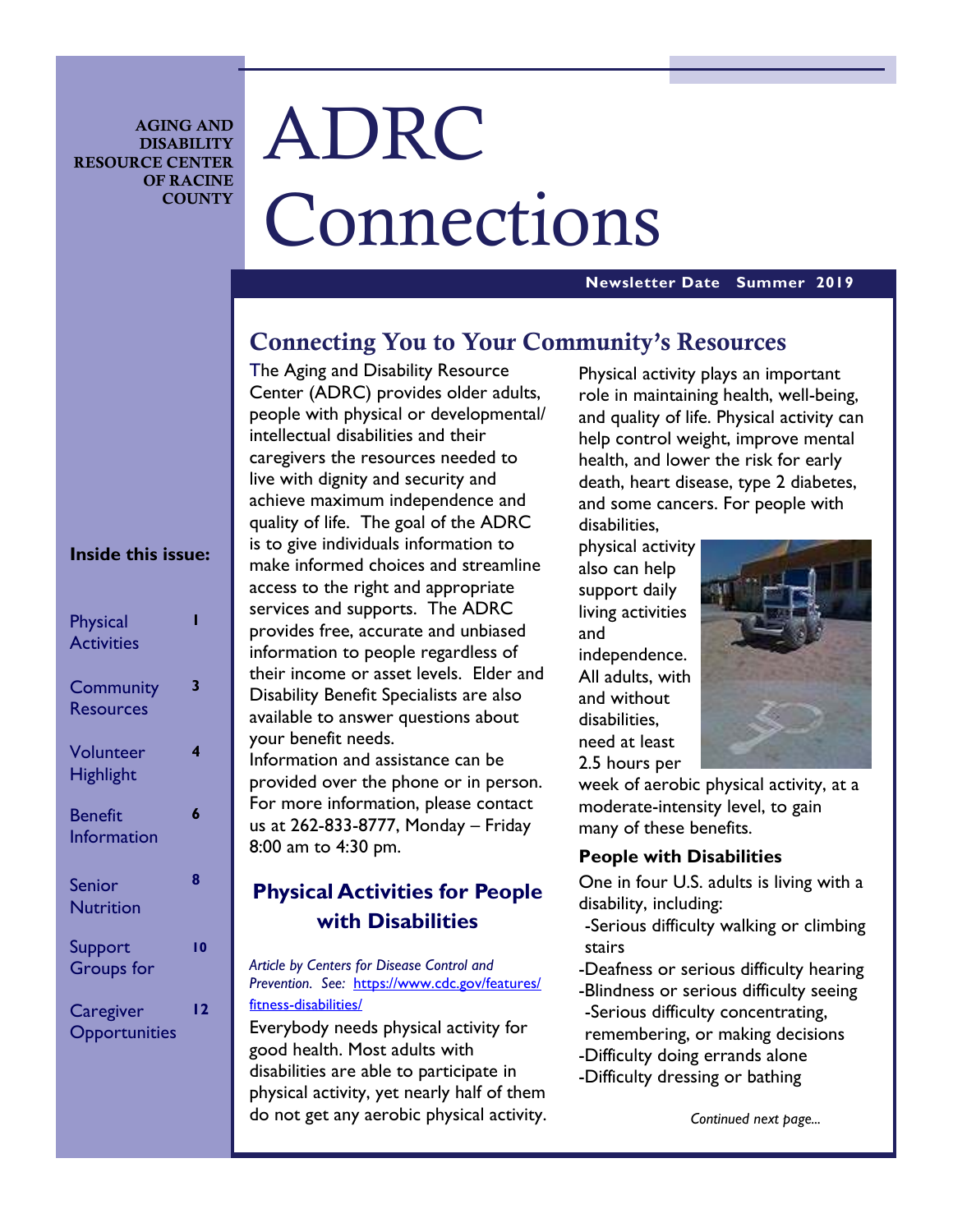#### **Page 2**

#### continued from front page

Adults with disabilities are more likely to have heart disease, stroke, diabetes, or cancer than adults without disabilities. Physical activity can help reduce the impact of these chronic diseases. Disability does not have to equal poor health. Most adults with disabilities are able to participate in regular physical activity; however, nearly half of all adults with disabilities do not get any aerobic physical activity.

**Physical Activity General Guidelines:** 

If you have a disability and want to make physical activity part of your daily routine, here are some steps that you can follow:

#### How much activity do I need?



Or get the same benefits in half the time. If you step it up to vigorous-intensity aerobic activity, aim for at least 75 minutes a week.

### **Find Your Own Path to Physical Activity**

#### **1. Visit your doctor**

• In consultation with a health care professional or physical activity specialist, people with chronic conditions or disabilities should understand how their disease or disability affects their ability to do physical activity.

• Talk to your doctor about how much and what kind of physical activity is right for you.

• Discuss your barriers to physical activity.

Ask your doctor to put you in contact with resources and programs to help you begin or maintain your physical

#### activity.

Find out how much activity you need from the Physical Activity Guidelines for Adults. https://health.gov/paguidelines/ second-edition/pdf/

PAG\_ExecutiveSummary.pdf

### **2. Be active your way**

Some people with disabilities may be capable of doing a substantial amount of physical activity; if so, they should essentially follow the Guidelines for adults.

• Decide how much physical activity is right for you and your fitness level.

• Decide what kind of physical activity you enjoy, for example, general gardening, doing chores around the house, wheeling yourself around in your wheelchair, walking briskly, dancing, and playing wheelchair basketball, tennis, or soccer.

• Find ways to include your favorite physical activity into your everyday life.

### **3. Start slowly**

When adults with chronic conditions or disabilities are not able to meet these Guidelines, they should engage in regular physical activity according to their ability.

Start slowly based on your ability and fitness level. For example, be active for a few minutes at a time, and then slowly increase the time you are active over several weeks, if necessary.

Do what you can to get active! Some activity is better than none!

### **4. Have fun with family and friends**

• It is easier to stay active with the support of family and friends.

Invite your loved ones to be active with you. For example, together you can dance, play outside with a ball, or walk or wheel around the neighborhood.

*Request a full reprint of this article by the Centers for Disease Control and Prevention, or see online link at the beginning of the article.*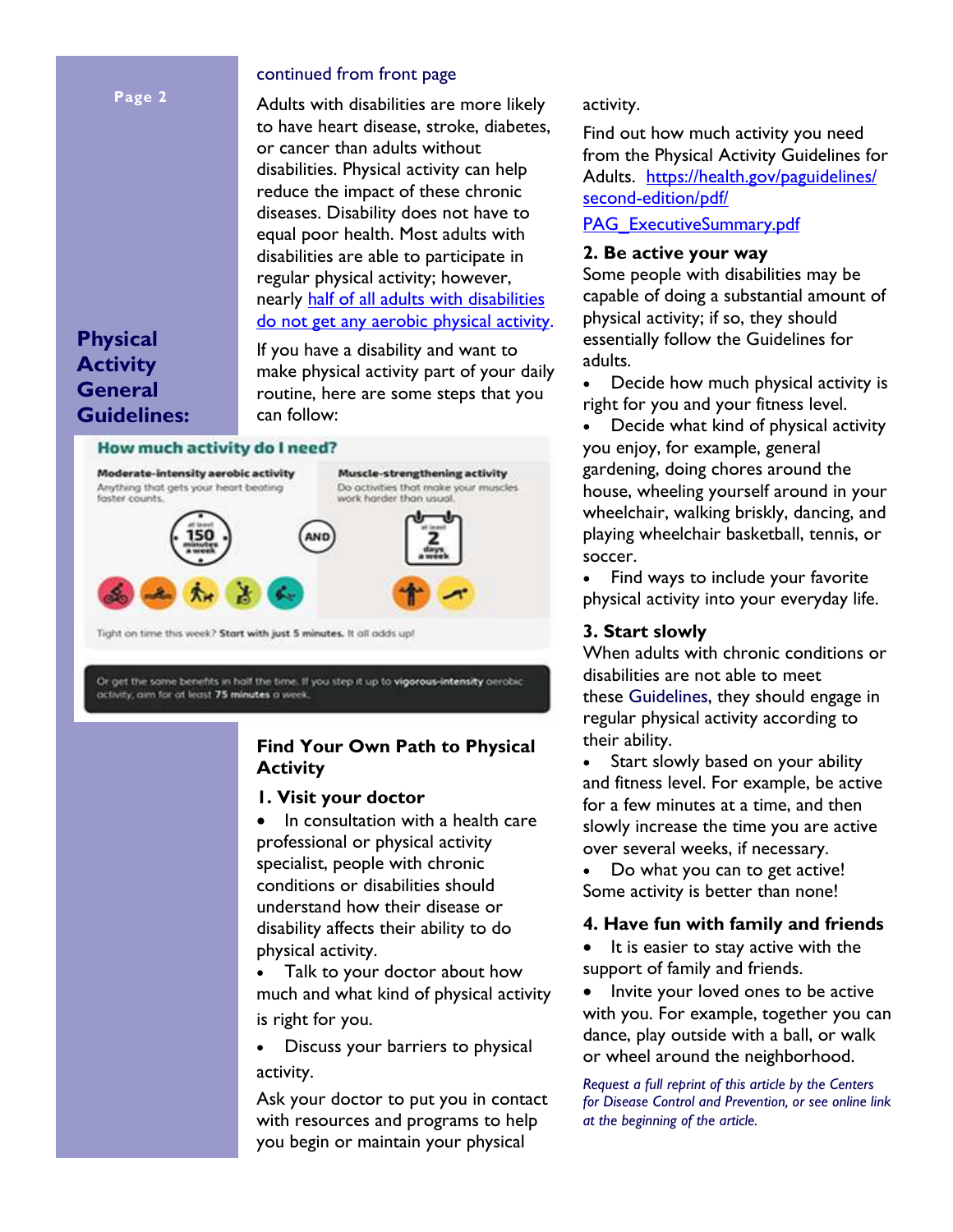## **Are you Living with a Physical Disability?**

Sometimes as we age, or perhaps if we experience an accident, we can have physical limitations as a result. In those cases, you generally get on with everyday activities following healing or by making adaptations. Greater than a simple limitation, a physical disability can be a condition, including an anatomical loss, or musculoskeletal, neurological, respiratory or cardiovascular impairment, which results from injury, disease or congenital disorder and which significantly interferes with or significantly limits at least one major life activity of a person.

Major life activities are sometimes known as ADLs (activities of daily living) or IADLs (Instrumental activities of daily living). These include; self-care,

performance of manual tasks unrelated to gainful employment, walking, receptive and expressive language, breathing, working, participating in educational programs, mobility other than walking, and capacity for independent living.

Some examples of physical disability include but are not be limited to persons with: amputations, cancer, diabetes, stroke, heart disease, lung disease, multiple sclerosis, arthritis, muscular dystrophy, polio, spinabifida, spinal cord injury and disease.

If you need assistance with information about programs, services and benefits to help those living with a physical disability contact the ADRC at 262-833-8777.

# **Community Resources**

**Wisconsin Office of the Deaf and Hard of Hearing** has office hours at the ADRC the 2nd Friday of every month from 9:30- 11:30 a.m.

You can meet with **Caroline Ludka** to discuss a variety of topics tailored to the unique needs of Deaf, Deaf-Blind, or Hard of Hearing residents. She will meet with those who walk in, or you can contact her at: **262-565-6349** for an appointment.

See information about the Office at: https://www.dhs.wisconsin.gov/odhh/ind ex.htm



### **Office for the Blind and Visually Impaired**

Rehabilitation services are provided by OBVI to help individuals who are blind or visually impaired to achieve their own goals of independent living. These specialized skills allow individuals to adapt and adjust to vision loss, enabling them to live as independently as possible.

#### **Call: Kathleen Connell 414-227-4207**

Information see: https:// www.dhs.wisconsin.gov/blind/ index.htm





*If you have a topic of interest you would like covered or a comment on the content of this newsletter please let us know your opinions.* 

*Email—ADRC@ racinecounty.com* 

*Call– 262-833-8777* 

*or write– ADRC 14200 Washington Ave Sturtevant, WI 53177*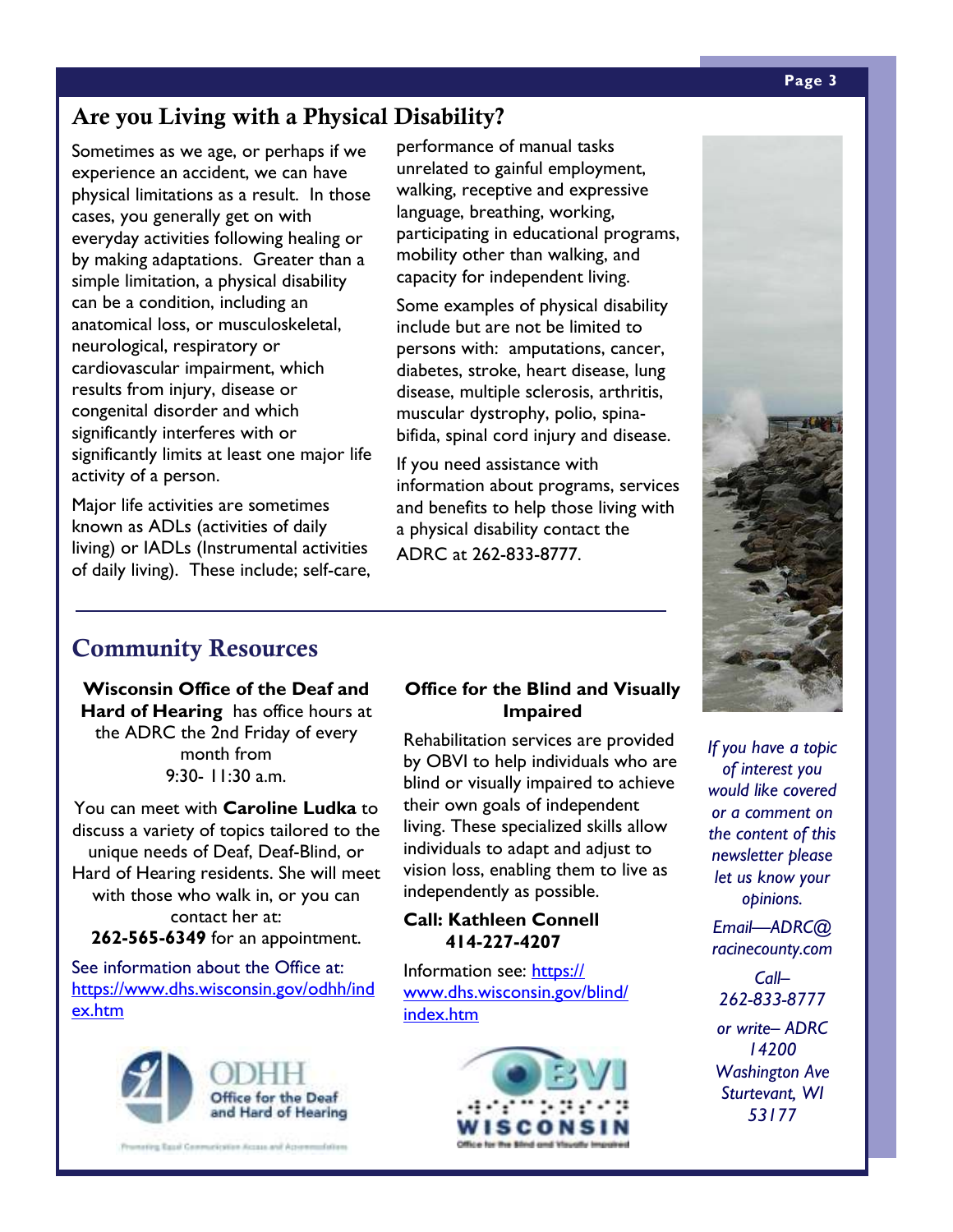#### **Page 4 ADRC**



### **Volunteer Highlight—Harry Gall**

Harry has been driving for Meals On Wheels since Jan of 2004. Last year, Harry delivered close to 600 meals to home-bound seniors on his route. In addition, the weekly wellness checks Harry provides are an important service to our community's seniors and their families. Harry's friendly smile and conversation has brightened many a lonely day for the people on his route over the last 15 years. Harry, in his humble, quiet dedication to

service, epitomizes, "creating tomorrow's legacy today".

We are proud to announce that Harry was selected to receive the Outstanding Volunteer Senior Award, sponsored by the Styberg Foundation at the Volunteer Center of Racine County's Recognition Luncheon on April 26<sup>th</sup>.

If you would like to learn more about becoming a Meals On Wheels Volunteer, please contact Ruth Stauersbol, Volunteer Coordinator at 262-833-8766 or email at ruth.stauersbol@racinecounty.com



### **Kudo's to Volunteer Director Ruth**

Ruth received the 2019 Corporate Award! She has been a member of the Corporate Volunteer Council of Racine for 15 years, and the Volunteer Coordinator for the Meals on Wheels Program since 2015. "My grandmother and mother instilled in me the value of volunteering. I don't remember a time when I was growing up that they weren't volunteering for some worthy project. They showed me how working hard and serving others can enrich our lives as well as those we serve." Congratulations Ruth!





*On May 16th, Racine County Executive Johnathan Delagrave spoke to more than 75 Meals on Wheels volunteers at our annual Volunteer Recognition Luncheon thanking them for their work to help seniors live as well as they can. Those attending represent about half of the approximate 150 volunteers that serve the program. Thank you to all our volunteers!*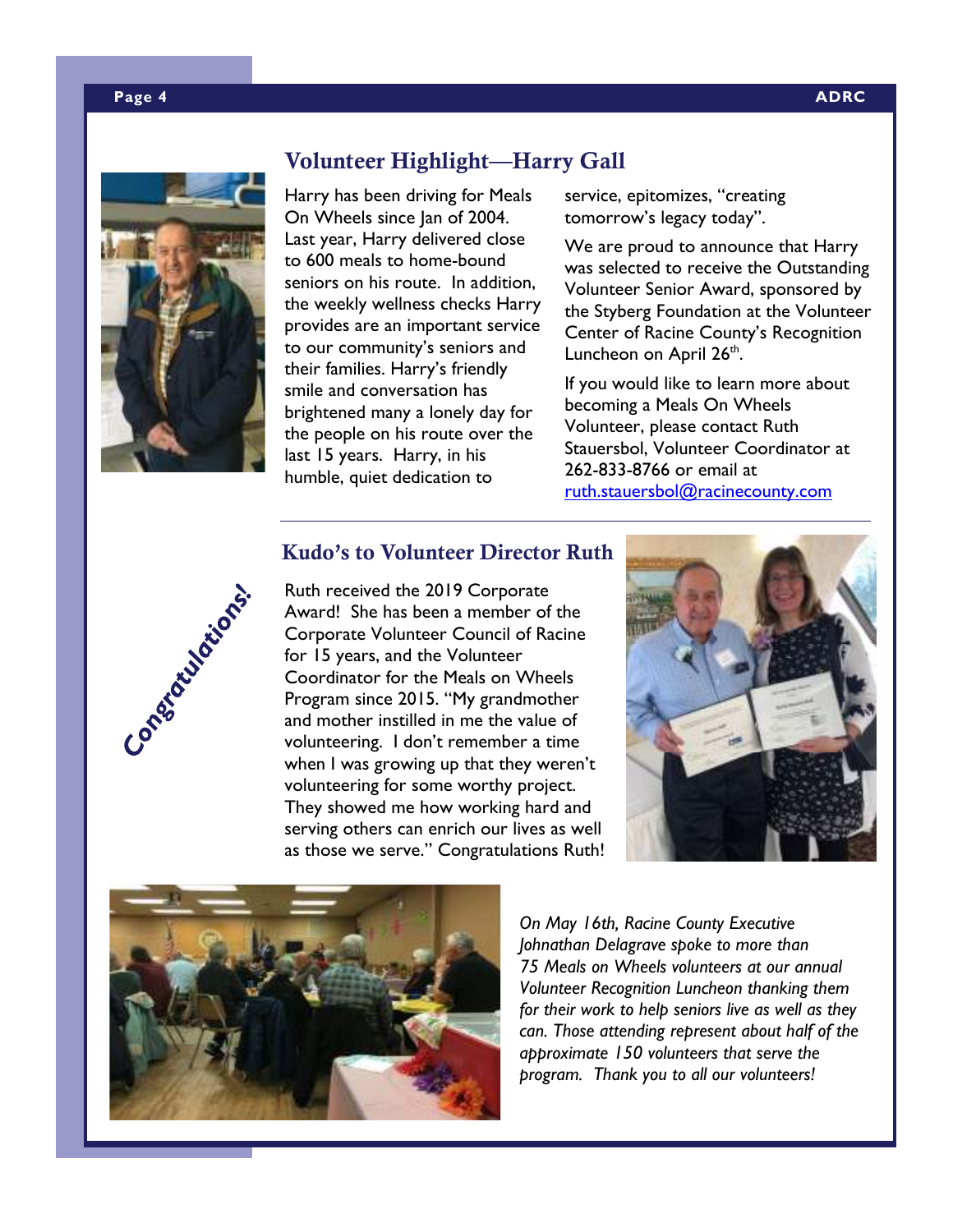#### **Page 5**

NCEA

¥ACL

June 15th

### **World Elder Abuse Awareness Day**

Every year on June 15th, World Elder Abuse Awareness Day (WEAAD) is commemorated in America and around the world. Through WEAAD, we raise awareness about the millions of older adults who experience elder abuse, neglect, and financial exploitation. As many as 1 in 10 older Americans are abused or neglected each year and only 1 in 14 cases of elder abuse ever comes to the attention of authorities. Older Americans are vital, contributing members of our society and their abuse or neglect diminishes all of us. WEAAD reminds us that, as in a just society, all of us have a



critical role to play to focus attention on elder justice.

In Racine County, we will be putting up pinwheels outside of the ADRC on that day to represent the 510 cases of elder abuse that occurred in our County in 2018. Look for the display on Spring Street and Greenmonte Drive, in mid-June.



### **We Can Be Stones**

My grandmother had vascular dementia. Once it began, the signs and symptoms of her dementia progressed so slowly that at first we as a family couldn't be sure of just what was happening - maybe it was just normal aging or forgetfulness. I know that finding excuses for the changes in behavior and memory is the case with many illnesses that cause dementia. I also know that the granddaughter part of me had a case of denial, rock solid denial.

Sometimes denial is okay. It gives you a space of time between normal and a new normal. It is not okay when it continues at the expense of health and well being. Unfortunately, many have found that it takes a real crisis to cause change in a family system or pattern. Knowing where

to find assistance and support at those times can be a life saver, because planning really does save you time, resources, and some heartache.

My grandma gave me many gifts, this one without really knowing it. At one point during our family "denial time" Grandma and I were discussing forgetfulness. She told me that after 92 years, so many of her days looked the same - who could remember what was for lunch yesterday after years of lunches! But mind you, she wasn't complaining about a lack of variety, she told me that she had always liked the pattern of her life, and how it all, "seems to unfold slowly if you take the time to look and appreciate." *continued page 10…*

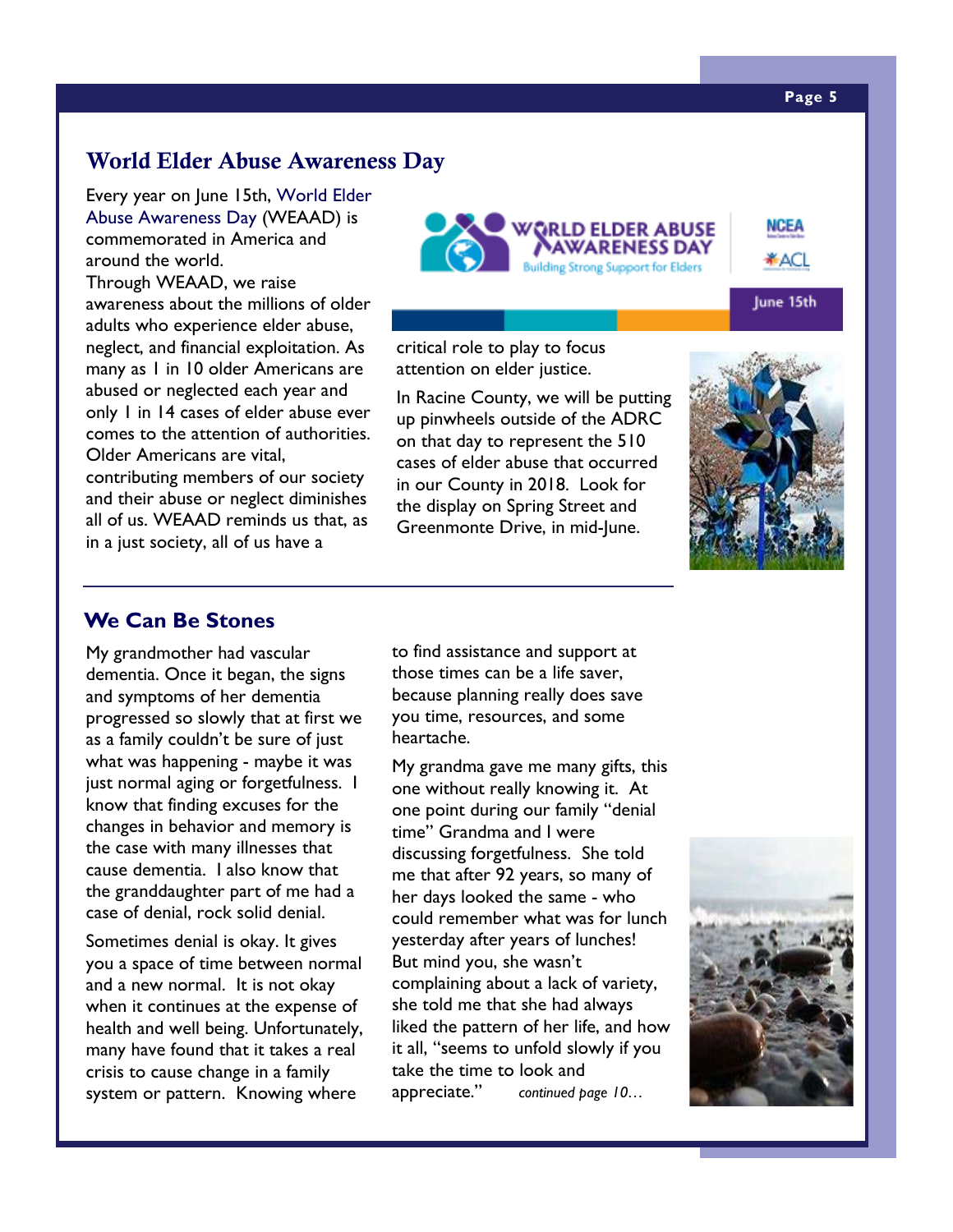#### **Page 6 ADRC 2012 12:00:00 ADRC 2014 12:00:00 ADRC 2014 12:00:00 ADRC**



### **Medicare Workshops**

The ADRC is offering Medicare Workshops for those over age 60 on the following dates/times (subject to change)

### **June 21st**

10am – 12 noon **July 19th**  $2pm - 4pm$ **August 16th** 10 am-12 noon **September 20th**  $2$  pm  $-$  4 pm

#### *Featuring:*

- •Basic Overview of Medicare
- •Medicare Supplements –vs– Medicare Advantage
- •Prescription Drug Coverage
- •Medicare Plan Finder
- •What is new with Medicare

*These workshops are held at the ADRC offices. \$5 donation*

### **Your Benefits**

**Important Numbers**  (Toll Free)

**Social Security**  Local: 866-270-8629 National: 800-772-1313

**Medicare**  1-800–Medicare (800-633-4227)

**Wisconsin Medicaid**  Member services: 800-362-3002

**Wisconsin Kenosha Racine Partners Consortium (WKRP)**  888-794-5820

### **Benefits for People with Disabilities**

*Information from Social Security (SSA) See: https://www.ssa.gov/disability/*

The Social Security and Supplemental Security Income disability programs are the largest of several Federal programs that provide assistance to people with disabilities. While these two programs are different in many ways, both are administered by the Social Security Administration (SSA) and only individuals who have a disability and meet medical criteria may qualify for benefits under either program.

#### Social Security Disability

Insurance pays benefits to you and certain members of your family if you are "insured," meaning that you worked long enough and paid Social Security taxes.

Supplemental Security Income pays benefits based on financial need.

When you apply for either program, SSA will collect medical and other information from you

and make a decision about whether or not you meet Social Security's definition of disability.

Use the Benefits Eligibility Screening Tool to find out which programs may be able to pay you benefits.

If your application has recently been denied, the Internet Appeal is a starting point to request a review of SSA's decision about your eligibility for disability benefits. If your application is denied for:

Medical reasons, you can complete and submit the required Appeal Request and Appeal Disability Report online. The disability report asks you for updated information about your medical condition and any treatment, tests or doctor visits since SSA made a decision.

For Non-medical reasons, you should contact your local Social Security Office to request the review. You also may call our toll-free number, 1-800-772 -1213, to request an appeal. People who are deaf or hard of hearing can call the toll-free TTY number, 1-800-325-0778.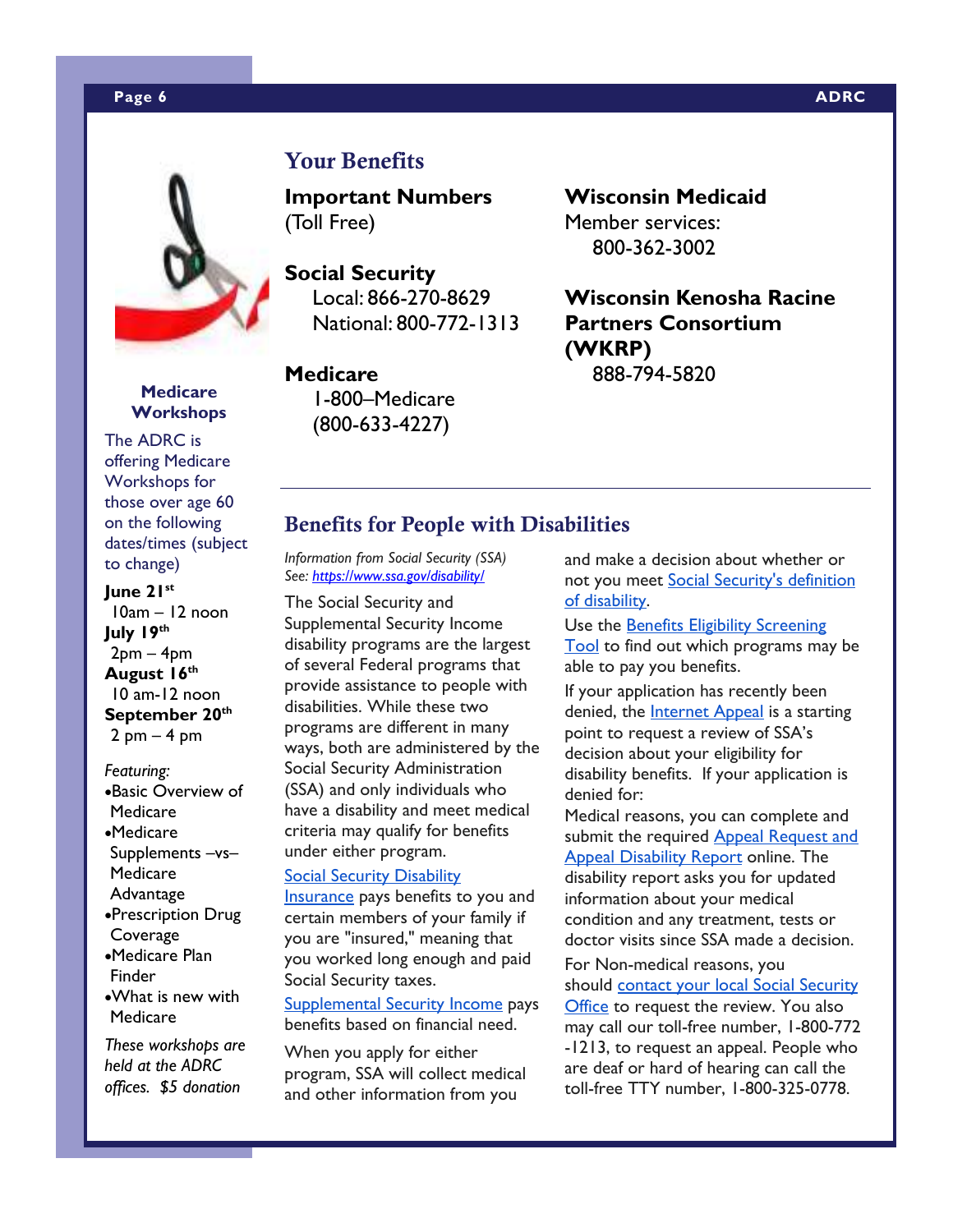#### **ADRC Page 7**

### **Jerry's Story**

Jerry is a 53-year-old father of four children. He's independent, has a house, raised a family and his adult kids still look to him for support. Jerry retired as a computer programmer in 2009 and competes and coaches in several sports. This "healthy, everyday Joe, living a normal life" has even participated in the Boston Marathon.

Jerry also has had a disability for over 35 years. In 1976 on December 3 (the same day that International Persons with Disabilities Day is recognized) Jerry was hit by a drunk driver. The accident left him as a partial paraplegic.

Jerry's life is not defined by his disability. He lives life just like anyone else without a disability would live their life. "There's lots I can do, and there are some things that I can't do," said Jerry. "I drive, I invest money. I'm not rich, but I'm not poor. I enjoy being healthy and being independent."

As a person with a disability, however, Jerry has experienced many barriers. Recovering from recent rotator cuff surgery, his rehabilitation specialists "couldn't see past his disability", administering tests and delivering additional rehabilitation visits that a person without a disability wouldn't receive. He once was being prepared for surgery when a nurse proclaimed, "he doesn't need an epidural, he's a paraplegic." Jerry had to inform the nurse that he

was only a partial paraplegic and that he would indeed need an epidural.

Once, Jerry was in line at the courthouse to renew his

parking permit and also renew his son's registration. He watched a worker walk down the line and ask people "what do you need?" When she got to Jerry and saw his wheelchair, he was asked "who are you here with?" And Jerry finds it difficult to go to concerts and baseball games with a large family or friends gathering, because rarely are handicap-accessible tickets available for more than two people.

Jerry has seen a lot in over 35 years as someone living with a disability. He's seen many of the barriers and attitudes towards people with disabilities persist. But he's also seen many positive changes to get people with disabilities physically active through recreational opportunities such as golf, fishing and even snowskiing. There are now organizations that provide recreational opportunities in his area, where Jerry can work part-time coaching youth basketball and track. Jerry states: "I don't expect the world to revolve around us. I will adapt – just make it so I can adapt."



Jerry's Story is from the real stories from People Living with Disabilities series by the Center for Disease Control and Prevention. See the website at: https://www.cdc.gov/ ncbddd/ disabilityandhealth/ stories.html

### *The Olympian*

*Wisconsin Senior Olympics welcomes the general public to run or walk on the beautiful Lake Michigan pathway in downtown Racine* 

*Saturday August 10th See: https:// www.wiseniorolymp ics.com/page/The-Olympian-5K-10K-x -7730-41- 15551.html*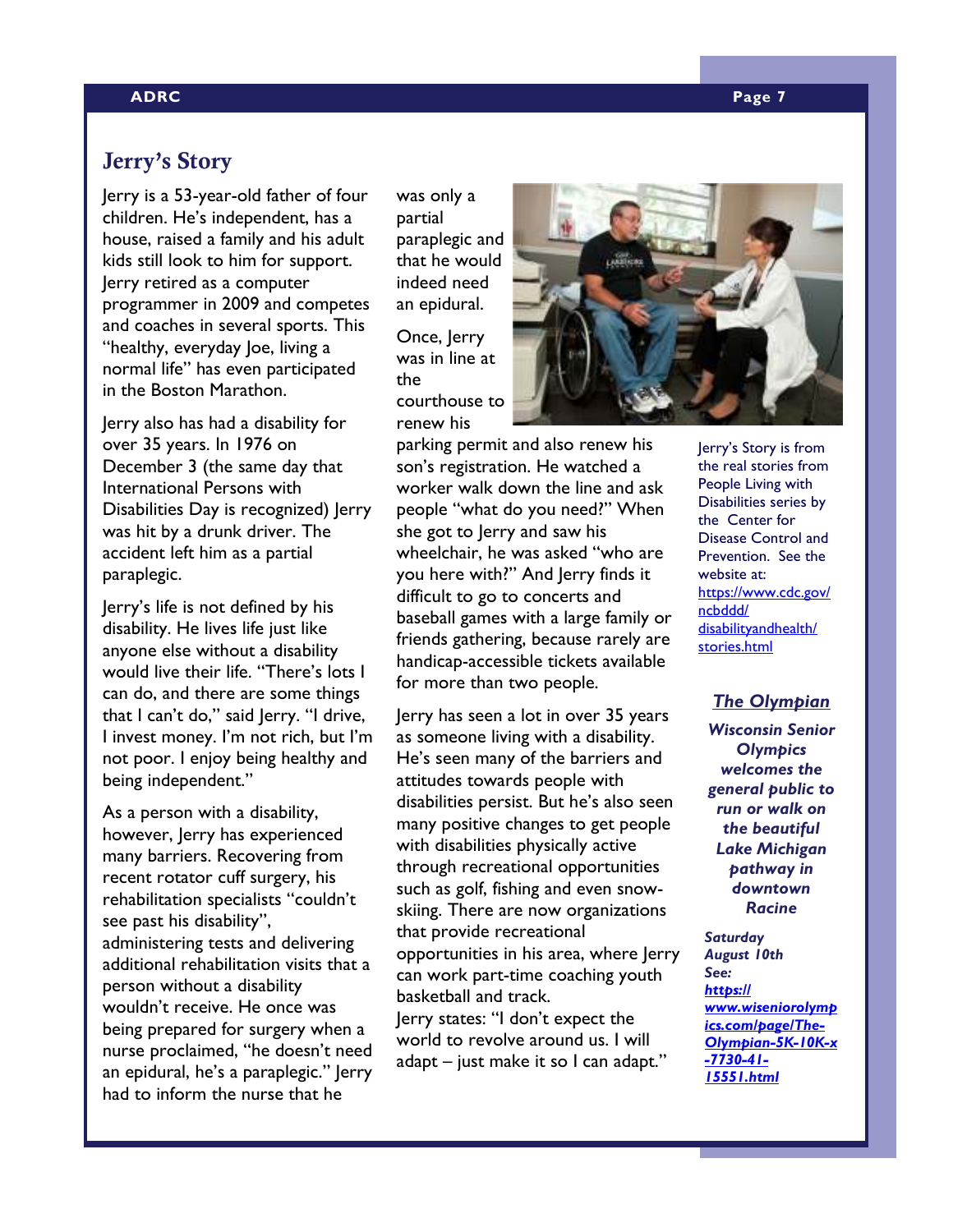### **Racine County Senior Nutrition Program**

*Menus: You can find the menus for coming months in your local newspaper or online at: www.adrc. racinecounty. com* 

*Call 833-8766 to make a reservation at one of our Dining Sites. Please call before 9:00 a.m. at least one business day in advance.* 

**Dining Sites:** 

**Burlington Senior Center**  587 E State St, Burlington Weekdays at Noon

**Lake Oaks Apartments**  1916 S Wisconsin Ave, Racine Weekdays at Noon

**Lincoln Villas North Apts** 3919 Ruby Ave, Racine Weekdays at 11:30 am

**Mount Pleasant Place**  5820 Lincoln Village Dr. Racine

Weekdays at 11:30 am

**Living Faith Lutheran Church**  2915 Wright Ave, Racine Weekdays at Noon

**Salvation Army**  1901 Washington Ave, Racine Weekdays at Noon

**Union Grove Hometown Village**  1415 13th Ave, Union Grove Weekdays at 11:30 am

### **Spotlight on Mount Pleasant Place Dining Site**



**Mount** Pleasant Place Senior Apartments, formerly Lincoln Villas South, is a beautiful Dining Site to share lunch with others.

Rose is the site manager at the site and takes joy in decorating the room, especially the tables to match the seasons and holidays. If you come around a holiday time, check and see when Rose is planning on holding a holiday celebration - she has treats and games and everyone has a great time.

There is parking in the rear of the apartment building. Enter off

16<sup>th</sup> Street and take the driveway that used to be the turn-in for the old Becker-Shoop Nursing Home. Take that driveway all the way to the back of Mount Pleasant Place-you will see a garage door with a sign for "Racine County Senior Dining". There are plenty of parking spaces available. Enter and go through the next door into the hallway. Turn left and go past 3 single doors on your left. The next is a set of double doors-enter there and sign-in at the table straight ahead. They'll be waiting for you.

> Call the office if you have any questions or want to make a reservation to eat at any of our Dining Sites.

You can come alone, but you'll never eat alone.

> Call to reserve your spot! **262-833-8766**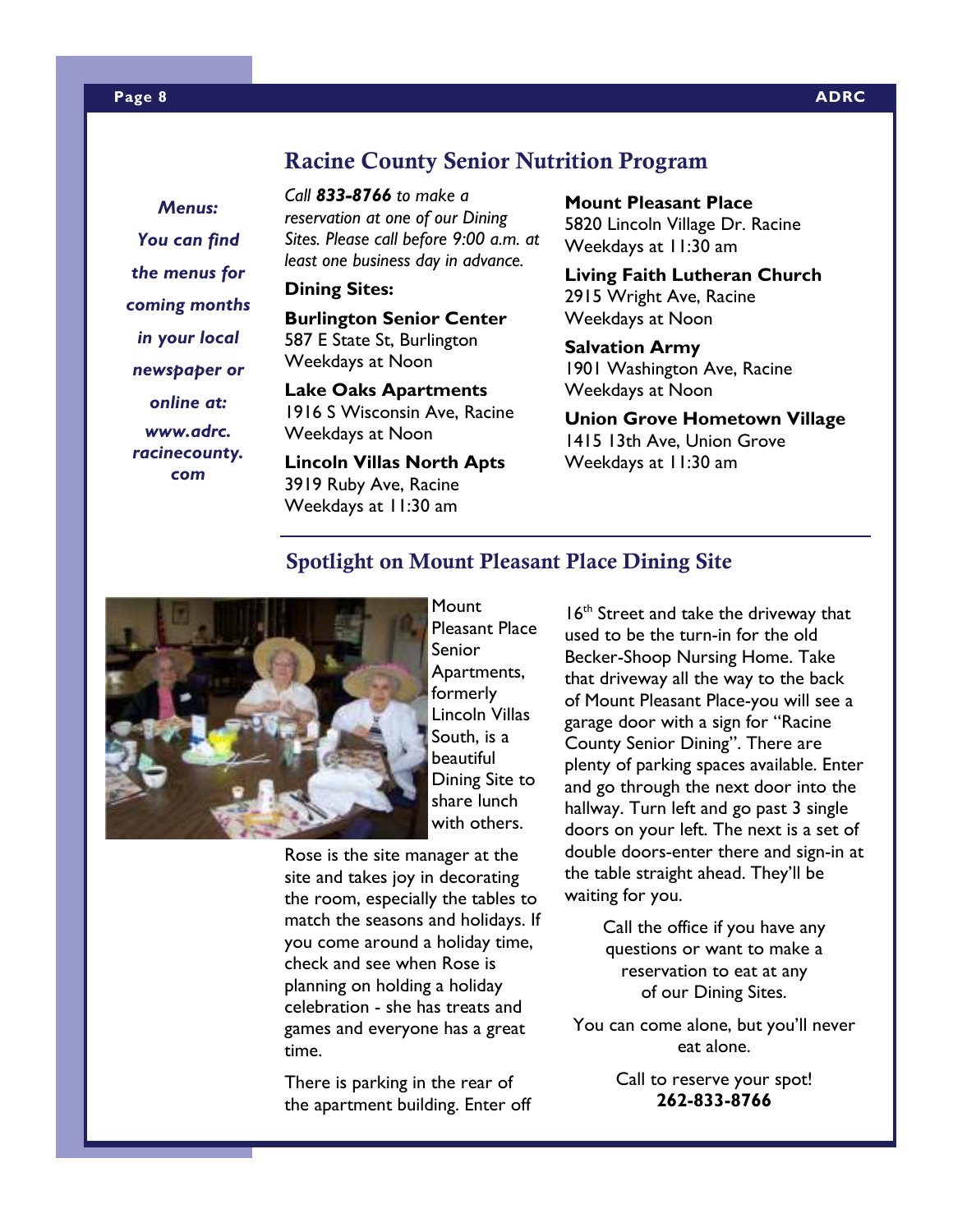## **Healthy Eating on a Budget**







Making a plan before heading to the store can help you get organized, save money, and choose healthy options.

- Plan Your Weekly Meals
- Make a Grocery List

- Save More at the Store

### **Shop Smart to Fill Your Cart**

To get the most for your dollar, follow the tips in this section as you shop at your favorite food store.

- Tips for Every Aisle

- Understand the Price Tag
- Read the Food Label

### **Prepare Healthy Meals**

Whether you're cooking for your family or making a quick snack for yourself, it's easy to make it healthy.

- Kitchen Timesavers
- Cooking for Your Family
- Tasty and Low-cost Recipes

*Information from https://www.ChooseMyPlate.com* 

*Healthy Eating on a Budget—categories underlined contain further information on the website.*

### **What foods are in the Protein Foods Group?**

All foods made from meat, poultry, seafood, beans and peas, eggs, processed soy products, nuts, and seeds are considered part of the Protein Foods Group. Generally adults need to eat 5 to 6 oz of protein per day.

Select a variety of protein foods to improve nutrient intake and health benefits, including at least 8 ounces of cooked seafood per week. The advice to consume seafood does not apply to vegetarians. Vegetarian options in the Protein Foods Group include beans and peas, processed soy products, and nuts and seeds. Meat and poultry choices should be lean or low-fat.

High Protein Snack: From GWAAR

### **Chickpea Poppers**

INGREDIENTS:

 $\cdot$  1 can (15 oz.) chickpeas, rinsed and drained

- Cinnamon
- Pepper
- Nutmeg

#### DIRECTIONS:

1. Preheat oven to 425 degrees F. 2. Dry chickpeas on a towel to remove any excess moisture. 3. On a foil lined baking tray, evenly spread chickpeas, it may be necessary to re-dry them with a towel.

4. Season to taste with cinnamon, nutmeg, and pepper (try switching up seasonings for different flavors! Use zestier spices to make a spicy variety). 5. Roast for 40 minutes or until crunchy, stirring about every 10 minutes to ensure even baking.





### **ADRC Page 9**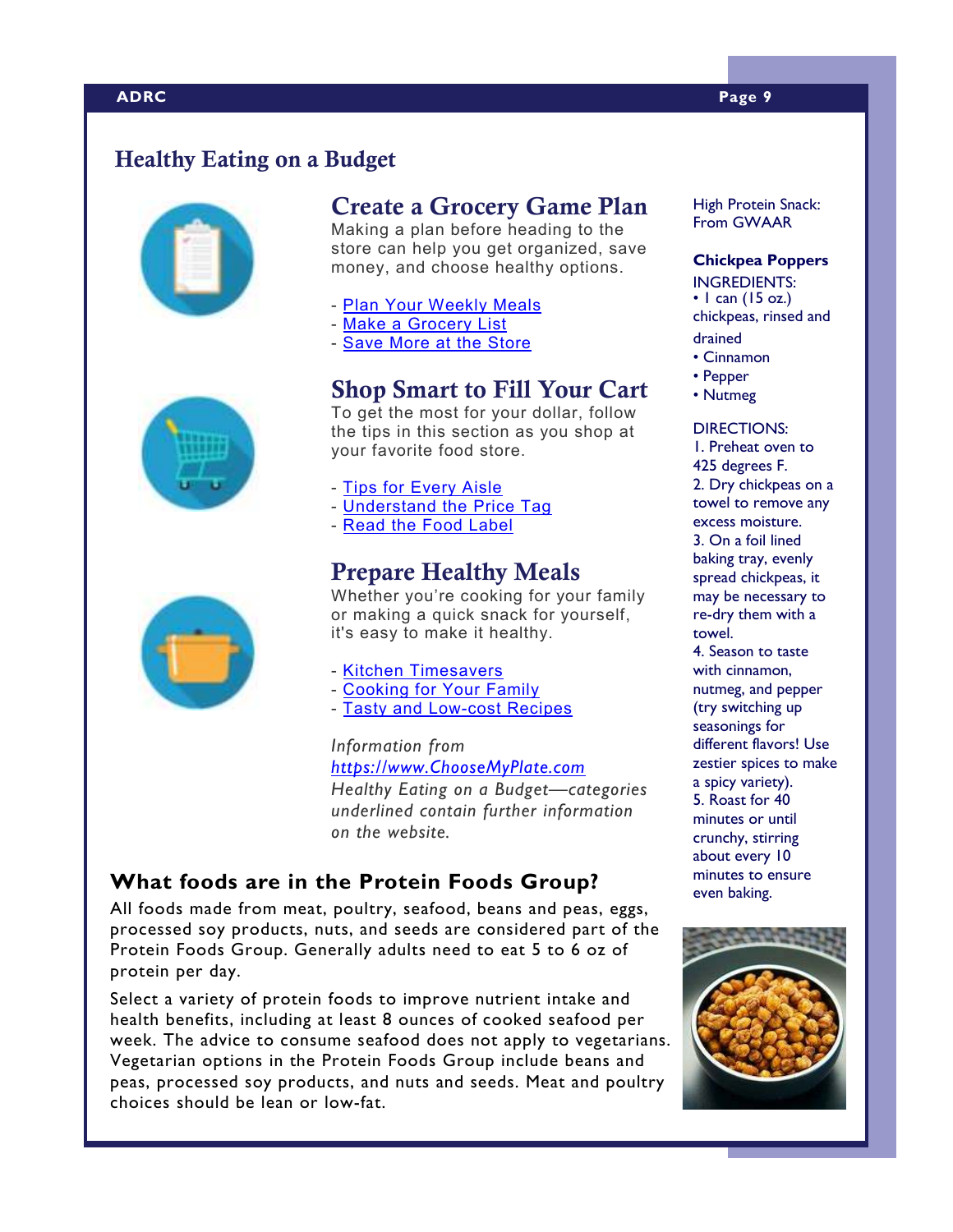#### Continued from Page 5

Her words led me to think of life's pattern.

Sometimes the sameness of days is labeled a rut, but I was thinking that it may be more like the smoothly rounded stones and "sea glass" which I love to find on the beach. Stones or broken glass start out with rough edges, then the waves go to work gently rocking or throwing about that rough pebble or bit of broken glass against its neighbors or perhaps against other elements like wind and sun, heat and cold, darkness and light. One day we find a smooth stone in the place of the rough. Through the action of our daily lives we, too, become polished.

My grandma was a very polished lady. When we visited, our best talks were of times past, and I learned things about grandma that I am sure I would not have had the chance to know if we had only shared current news and tasks of "normal life." She is gone, but her picture, from younger days, is often in front of me reminding me that I can still learn from her, and that I am still a work in progress in a "slowly unfolding sort of way." I also learned that sometimes you must look ahead and make plans for those rough patches and storms.

*By Debra Mickelsen Resource Specialist, ADRC* 

### **Support Groups for Family Caregivers**

### **First Friday 12 Noon-1:00 pm** *Caregiver Connection* Telephone Group Call 833-8762 for call-in Information **June 7 July 5 August 1**

**Second Saturday 10:30 am- 12:00 Noon**

Living Faith Lutheran Church 2915 Wright Ave, Racine **June 8 July 13 August 10**

#### **First Tuesday**

**1:30-3:00 pm** Yorkville United Methodist Church 17645 Old Yorkville Rd (Just off of Highway 20, 3 miles W of I-94) **June 4 July 2 August 6**

#### **Third Wednesday 1:30-3:00 pm**

Cross Lutheran Church 126 Chapel Terrace, Burlington **June 19 July 17 August 21**

#### *Alzheimer's Association Support Groups (For Families dealing with any type of dementia)*

**First Thursday 10:30 am -12 Noon** Bethania Lutheran Church 4120 Wright Ave, Racine (Park and enter in the back of the building) **June 6 July (will be held 7/11, same time, due to Holiday) August 1**

#### **Second Thursday 6:00 – 7:30 PM**

Bethania Lutheran Church 4120 Wright Ave, Racine (Park and enter in the back of building) **June 13 July 11 August 8**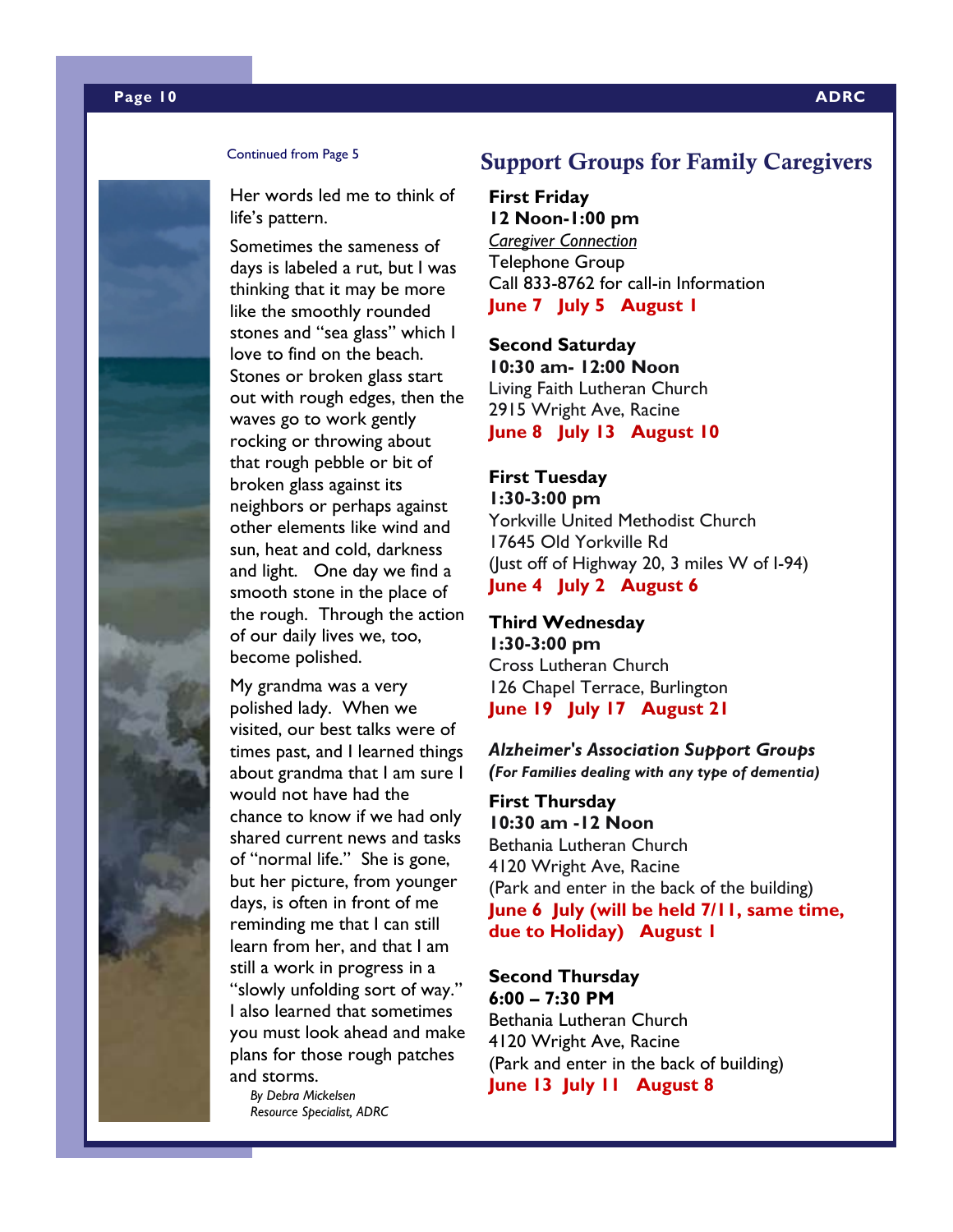### **Living Well With Chronic Conditions**

Maybe it's arthritis, or high blood pressure, or even cancer, depression or COPD. Your doctor told you what to call your condition - but its been up to you to figure out how to live with it - everyday. Over 80% of older adults in the U.S. have at least one on-going health condition. That's a lot of people with the same questions you have.

### **What if you could feel better and do more?**

Sounds like a big goal - but Living Well with Chronic Conditions workshops help make it possible. Decades of research - and thousands of people have found that Living Well lives up to its promise. With the simple skills and the new habits you build, you can take better control of your health - and get back to doing what matters most.

### **Living Well is...**

A proven program to improve health and well-being for people with longterm (chronic) health conditions. Designed especially for older adult learners like you, you'll learn and share with others.

Living Well with Chronic Conditions (LW) is an evidencebased workshop that meets for 2½ hours, once a week, for six weeks in a community setting.

You will be provided with tools to better navigate life's "ups and downs" and increase their health knowledge. Research confirms that participants experience significant, measurable health improvements and quality of life. The small group (10-12 people) is highly participative, where mutual support and success build the participants' confidence in their ability to manage their health and maintain active and fulfilling lives.

**Next Class of Living Well begins August 30th Registration opens in June Call Today! 262-833-8777**  You can find the flyer on the ADRC Website at: https:// www.adrc.racineco unty.com/site/470/ sign\_up\_for\_classes .aspx

For an online option see: https:// wihealthyaging.org/ better-choicesbetter-health

### **Ocean Walking**

The ocean speaks in heart echoes and soul songs without words. Only feelings and senses and energy and dreams that fill any open spaces with laughter and love. I dance down the shore adding a few tears to the salty surf and feel renewed and often reborn. My body relaxes and heals while my spirit expands. All that exists is the present moment, and it is wonderful.

We all have a place that sings to us. Where do you go to heal your soul? Do you walk in the woods or curl up in a library? Meditate in a field or run

trails? Perhaps you have a hidden garden that calls to you or a rocky outcrop embraces you. Find that place that soothes your bruises, where you feel understood and accepted, where your heart opens and sings, and spend time there. Remember that you are a pure soul having a sensual physical experience that will mend your broken places.

Dr Elisa Robin https://elisarobyn.com/ Blog Post 4/5/19 Reprinted with permission